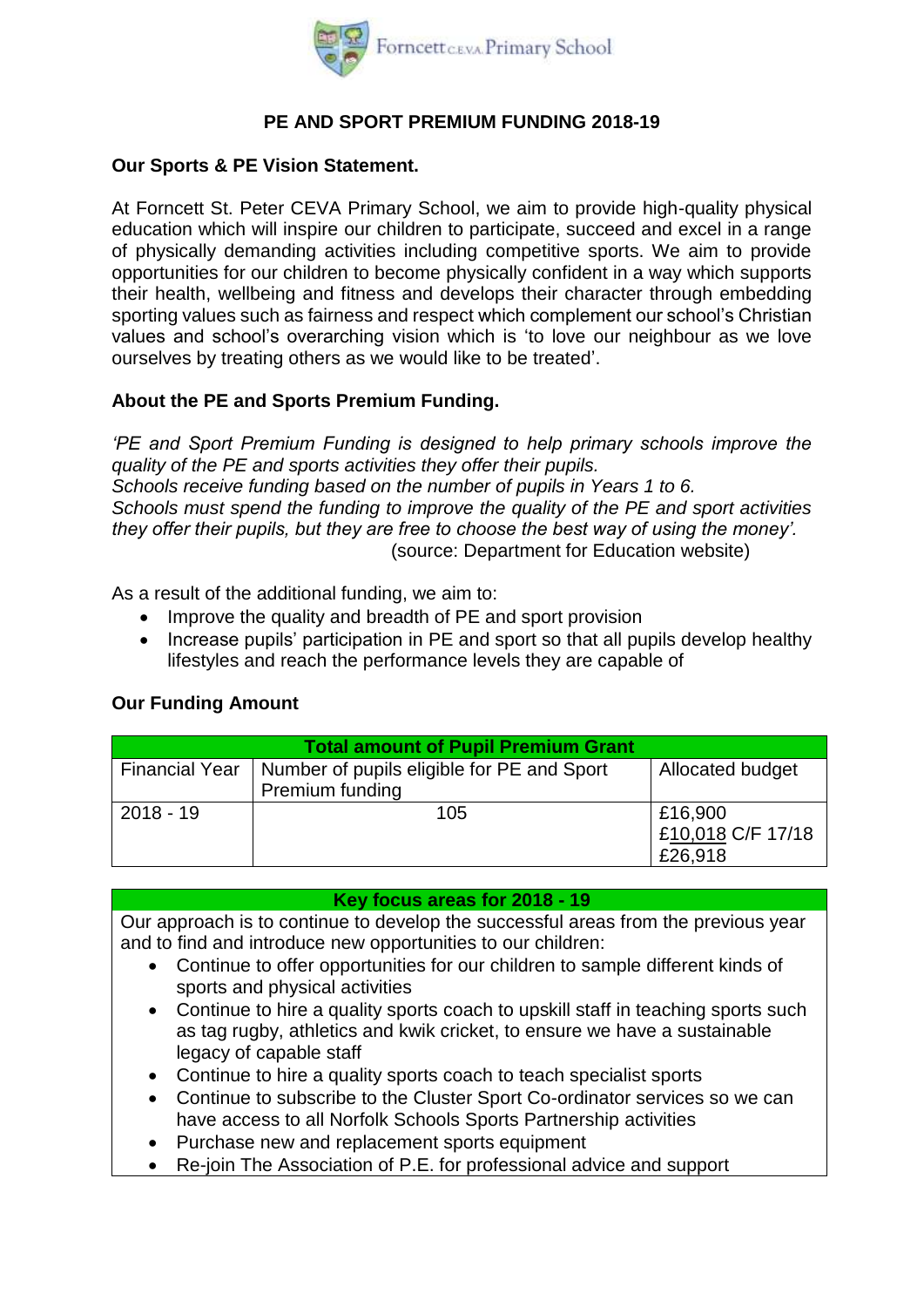

- Instigate the school's own 'Daily Run'
- Apply for the Sainsbury's School Games Bronze Award
- Install the all-weather running track we have been saving up for

# **ACTION PLAN FOR SPENDING OF SPORT PREMIUM - 2018-19**

| <b>Academic Year 2018-19</b>                                                       |       |                                                                                                                                  |                                                                                                                                                                                                                                                                                                                                                                                                                                               |  |  |
|------------------------------------------------------------------------------------|-------|----------------------------------------------------------------------------------------------------------------------------------|-----------------------------------------------------------------------------------------------------------------------------------------------------------------------------------------------------------------------------------------------------------------------------------------------------------------------------------------------------------------------------------------------------------------------------------------------|--|--|
| Key developments                                                                   | Cost  | Objective                                                                                                                        | Impact / Outcome                                                                                                                                                                                                                                                                                                                                                                                                                              |  |  |
| Whole-school<br>karate taster<br>sessions.                                         | Free  | For children to<br>have another<br>opportunity try a<br>new, different sport<br>in school.                                       | Children reported really<br>enjoying this<br>opportunity. Those who<br>joined the club are doing<br>very well, one in regional<br>competitions now.<br>Some more children<br>have joined as<br>beginners.                                                                                                                                                                                                                                     |  |  |
| Whole-school<br>tennis taster<br>sessions.                                         | Free  | For children to<br>have another<br>opportunity try a<br>new, different sport<br>in school.                                       | Children reported really<br>enjoying this<br>opportunity. Those who<br>joined the club are doing<br>very well.                                                                                                                                                                                                                                                                                                                                |  |  |
| In-school staff<br>CPD/upskilling<br>alongside a<br>qualified specialist<br>coach. | £1368 | To teach/upskill<br>staff in how to<br>confidently teach a<br>range of sports e.g.<br>tag rugby, to<br>ensure<br>sustainability. | Staff report greater<br>confidence, knowledge<br>and ability to teach<br>sports such as netball<br>and tag rugby. Children<br>continue to report they<br>enjoy their sports<br>lessons. Personal/team<br>progress and success in<br>competitions continue to<br>improve although<br>access to Cluster and<br>local sports events was<br>more limited this year<br>due to resignation of co-<br>ordinator and difficulties<br>seeking another. |  |  |
| Staff Training -<br>upskill staff in new<br>sporting activities<br><b>CPD</b>      | £316  | To introduce new<br>opportunities and<br>subsequently new<br>skills to pupils.                                                   | Staff outcome was<br>motivation to try the<br>sport and confidence in<br>new understanding/skill<br>to share.                                                                                                                                                                                                                                                                                                                                 |  |  |
| Hire qualified<br>specialist coach to<br>teach some sports.                        | £2889 | For children to<br>experience being<br>coached in small<br>groups to a high                                                      | Tag Rugby and Kwik<br>Cricket coaching for<br>another year has helped<br>children to refine their                                                                                                                                                                                                                                                                                                                                             |  |  |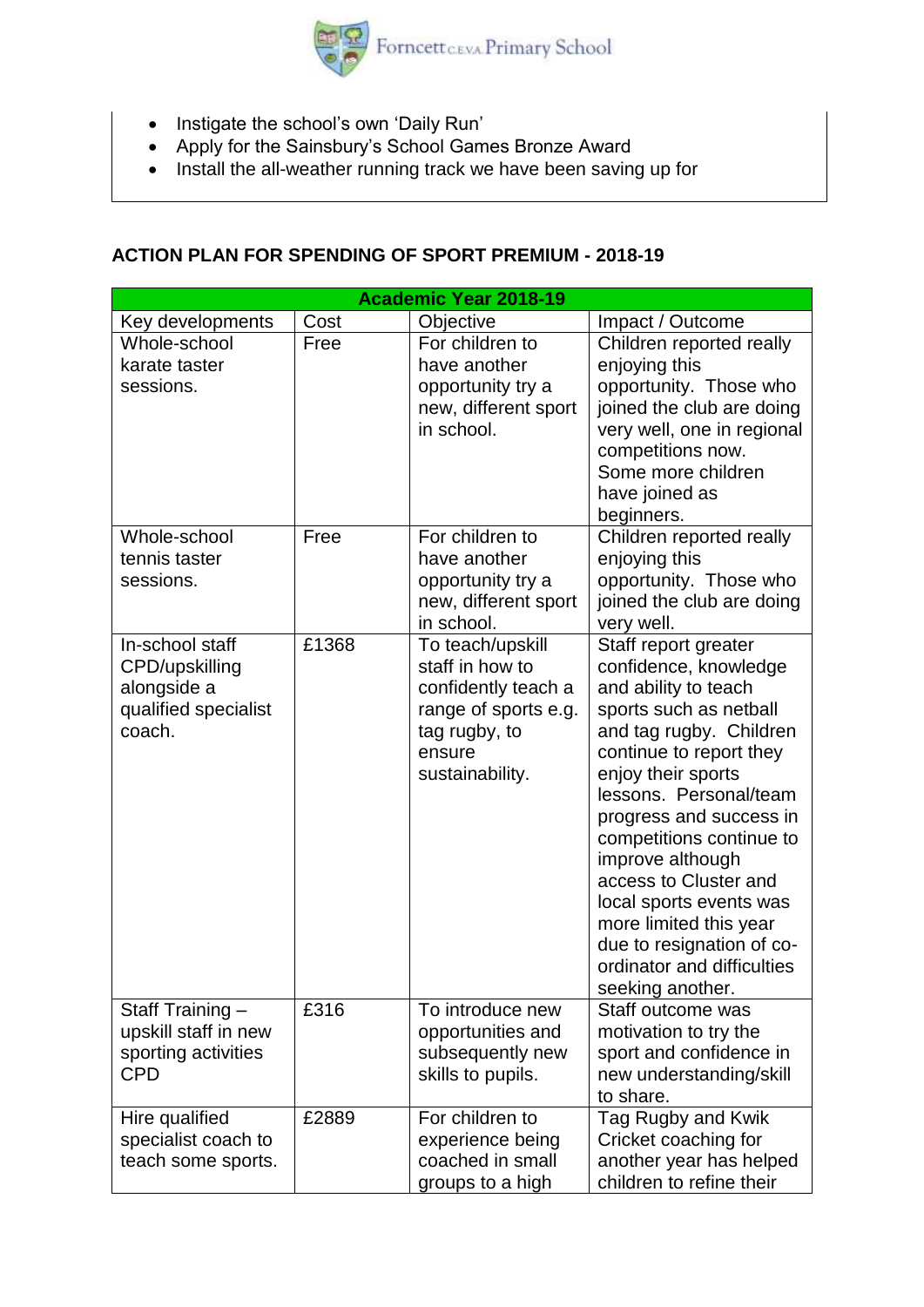

|                                                                                                                                                                         |       | level in specific                                                                                                                                                                                                                                  | skills and work more                                                                                                                                                                                                                                                                                                                                                                                      |
|-------------------------------------------------------------------------------------------------------------------------------------------------------------------------|-------|----------------------------------------------------------------------------------------------------------------------------------------------------------------------------------------------------------------------------------------------------|-----------------------------------------------------------------------------------------------------------------------------------------------------------------------------------------------------------------------------------------------------------------------------------------------------------------------------------------------------------------------------------------------------------|
|                                                                                                                                                                         |       | sports e.g.                                                                                                                                                                                                                                        | harmoniously in their                                                                                                                                                                                                                                                                                                                                                                                     |
|                                                                                                                                                                         |       | athletics.                                                                                                                                                                                                                                         | teams.                                                                                                                                                                                                                                                                                                                                                                                                    |
| Continue<br>subscription to the<br><b>Cluster School</b><br>Sports Co-<br>Ordinator<br>services/access to<br>NSSP and attend<br>sporting<br>competitions and<br>events. | £265  | To share<br>employment costs<br>of Cluster Co-<br>ordinator to<br>arrange all<br>festivals, galas and<br>competitions<br>fixtures so children<br>can widen<br>experience of<br>participating,<br>competing and<br>getting involved<br>with others. | Subject leader attended<br>initial Cluster sports co-<br>ordinator meetings but<br>these were suspended<br>as the co-ordinator had<br>to resign. The children<br>attended some events<br>this academic year<br>which were successful<br>but it was less than last<br>year as events did not<br>run. Efforts to recruit a<br>new co-ordinator were<br>successful in the late<br>summer term.               |
| Employ 1:1 Well-<br>being exercise<br>support worker.                                                                                                                   | £420  | To promote<br>wellbeing and<br>mindfulness by<br>providing<br>opportunities for<br>yoga and other<br>relevant exercise<br>programmes.                                                                                                              | To assist pupils in<br>recognising and dealing<br>with future health and<br>mental health issues.<br>To give them<br>exercise/breathing<br>strategies to help them<br>in times of difficulty.                                                                                                                                                                                                             |
| Whole school<br>activity based day<br>at Whitlingham<br>Country Park.                                                                                                   | £1540 | To allow pupils the<br>opportunity to take<br>part in both land<br>and water based<br>activities.                                                                                                                                                  | This was a great<br>success; children<br>reported feeling<br>challenged and<br>stretched. Many tried<br>things they never<br>thought they could face<br>e.g. going on water/up<br>climbing wall. Staff felt it<br>was a very rich<br>experience and<br>witnessed many 'firsts'<br>for children and saw<br>another exciting side to<br>many of them, especially<br>those who can be very<br>quiet and shy. |
| Continue to<br>upgrade and<br>resource new<br>activities/sporting<br>equipment.                                                                                         | £2540 | To introduce new<br>opportunities to all<br>pupils.                                                                                                                                                                                                | A variety of replacement<br>equipment for old/unsafe<br>items was purchased<br>along with some new<br>items for lessons and for<br>the playtime shed so<br>there is more to do at                                                                                                                                                                                                                         |